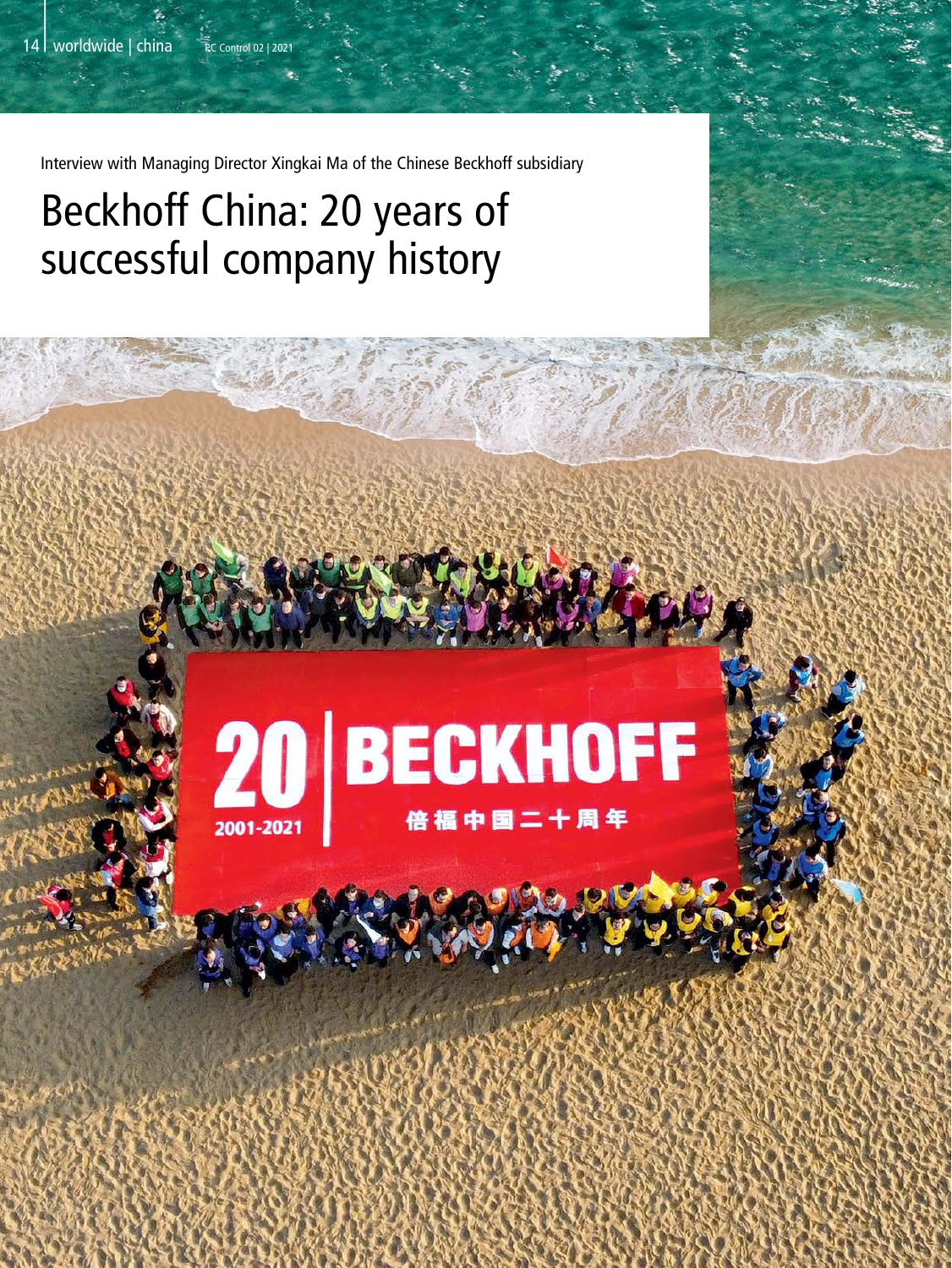

**The new office building in the Shibei Wisdom Park in Shanghai, home to the Beckhoff China headquarters since 2019.**

#### What have been the most important development steps of Beckhoff China in the past 20 years?

**Xingkai Ma:** Looking back on the last 20 years of development of Beckhoff China, we can roughly divide it into three stages:

- The first stage was from 2001 to 2006. In 2001, Beckhoff opened its first representative office in Beijing, to enter China's markets. However, in those days, companies in China's automation industry still had many doubts about PC-based control technology. We then decided to use our fieldbus I/O modules as the market entry point. Meanwhile, we continued to cultivate China's market via a variety of technical trainings, seminars and tradeshows. With the introduction of a series of new products, represented by the CX1xxx Embedded PC and servo drive series, we were finally in a position to provide our customers with complete and open automation solutions.
- The second stage was from 2007 to 2018. In 2007, a wholly owned subsidiary company of the Beckhoff group was legally established in Shanghai. With the rise of China's wind energy market, Beckhoff China entered a period of rapid development. With this in mind, we quickly established a local team for wind application engineering and sales in China. This was facilitated by support of the wind energy team from the Beckhoff German headquarters, especially from the Lübeck office, to accelerate project development and improve our local service capabilities. This helped us gradually dominate the control system market in China's wind energy industry. In the meantime, Embedded PCs from Beckhoff have become the mainstream controllers for wind turbines in the megawatt range in China, with a market share of over 50%. Along with our success in the wind energy market, our business in China and our local sales and technical teams expanded rapidly, leading to breakthroughs in key industries, such as photovoltaics, semiconductors, sheet metal working, tobacco machines, packaging, etc. In 2014, – the real-time Industrial Ethernet technology EtherCAT became a recommended national communication standard (GB/T 31230) in China. Overall, PC- and EtherCAT-based control technology was becoming increasingly accepted by Chinese customers in this phase.
- The third stage started in 2019, when the Shanghai HQ team moved into a brand-new office building with a total area of 4,000 square meters, forming a solid foundation for the company's greater development in the future. With the new offices opening all over the country, Beckhoff China is currently presented in 27 large and medium-sized

With a first sales office established in Beijing in 2001, Beckhoff started to build up its local presence in China. In this interview, Managing Director Xingkai Ma describes the successful path from these beginnings to the development of an independent subsidiary that is currently serving the Chinese market with approximately 280 employees and 26 technical and sales offices distributed across the country.

cities and its number of employees has been increased to 280. With annual sales of 1.4 billion

yuan (approximately 185 million euros), our products and solutions are widely used in many industries and we have established our position as a technology leader in China's automation market. In particular, we have achieved 27% sales growth in 2020 despite the huge impact of the COVID-19 crisis, contributing to positive annual growth for Beckhoff worldwide.

**Since January 2021, Xingkai Ma is managing director of Beckhoff China.**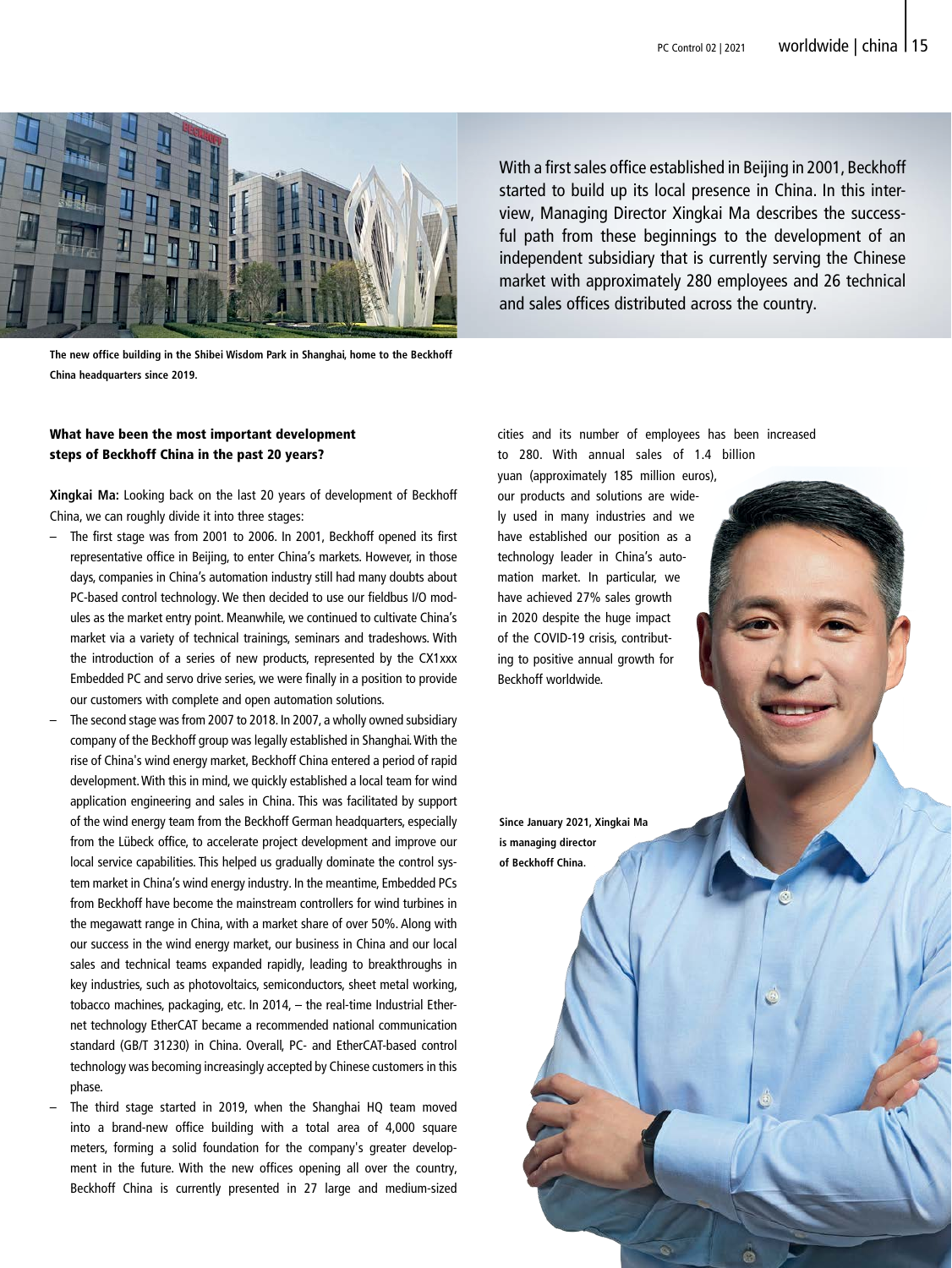### Anniversary heralds generational change

As the previous managing director, Liqiang Liang has played a significant role in the 20 exceptionally successful years of Beckhoff China. He has been responsible for the sales of Beckhoff products in China since 1997 – at the time with distributor Conuco – and he opened the first Chinese Beckhoff sales office in Beijing in 2001. As a 'man of the first hour', he built up what is now the world's largest Beckhoff subsidiary with the highest growth rates. In January 2021, on the occasion of the company's anniversary, he passed the baton to the next generation: Managing Director Xingkai Ma. To ensure a smooth and successful generational transition, Liqiang Liang will initially continue to support him as Executive Director. Liqiang Liang: "The main reason for proposing ,倍福' as the Chinese name of Beckhoff at the time of foundation was because I thought the Chinese pronunciation of the first letter 'B' and the last letter 'F' of Beckhoff implies Double Happiness." And further: "We will integrate control technology with information, communication and industrial Internet technologies, in order to realize the replacement of traditional human laborers with plants and machines where appropriate. Furthermore, the replacement of 'brainworkers' by software and data integration will not only determine the future development of intelligent manufacturing, but also the mission and opportunity of automation industry."

#### **Are there specific features of the Chinese market and what are the corresponding advantages of PC-based control in this context?**

**Xingkai Ma:** China's automation market is an open and highly competitive market, and Chinese customers have varying requirements regarding control technology. Due to its openness and scalability, PC-based control technology supports the most diverse programming languages and mainstream industrial communication protocols in an ideal way, and seamlessly integrates computer technology, Internet technology and automation technology. It makes it possible to provide Chinese customers from different industries with modular and scalable control solutions tailored to their application requirements, such as budget, performance class and the complexity of the control tasks. In the meantime, compared to equipment manufacturers in Europe and the U.S., Chinese customers prefer automation suppliers that can offer complete solutions. Upon entering China's market, we were keenly aware of this demand and developed a series of standard solutions for the OEM market including some complex application algorithms, which helped us meet the practical demands of our customers and made a considerable contribution to the rapid growth of Beckhoff China. In recent years, local OEMs have become stronger and more ambitious in the context of intelligent manufacturing. They want to increase their competitive edge in China's market and also the international market. With features like high computing power, convenient communication and platform interoperability, PC-based control technology provides the technical basis for the realization of Industrie 4.0 and intelligent manufacturing concepts.

**What are the main user industries in China and the related solutions from Beckhoff?**

**Xingkai Ma:** As China's renewable energy sector continues to heat up, Beckhoff China has seized the market opportunity, and its local wind energy and photovoltaic businesses are growing rapidly with an increasing market share. PC-based control technology is widely used in wind turbine control, pitch control and windfarm networking. Our products have been used in all areas of the photovoltaic industry, ranging from crystal silicon furnaces and polycrystalline ingot furnaces

"In 2008, a 'gusty west wind' drove me to China: There was a real spirit of optimism in the wind industry, the 'wild east' of the wind industry, so to speak. Building on the existing team in China, we were then able to put together a powerful squad and

conquer this market. This outstanding team has managed to become the market leader in China. I will be glad and happy to visit these colleagues hopefully soon again in China."

**Dirk Kordtomeikel, Lübeck office manager and Business Manager Wind Energy, Beckhoff Automation**